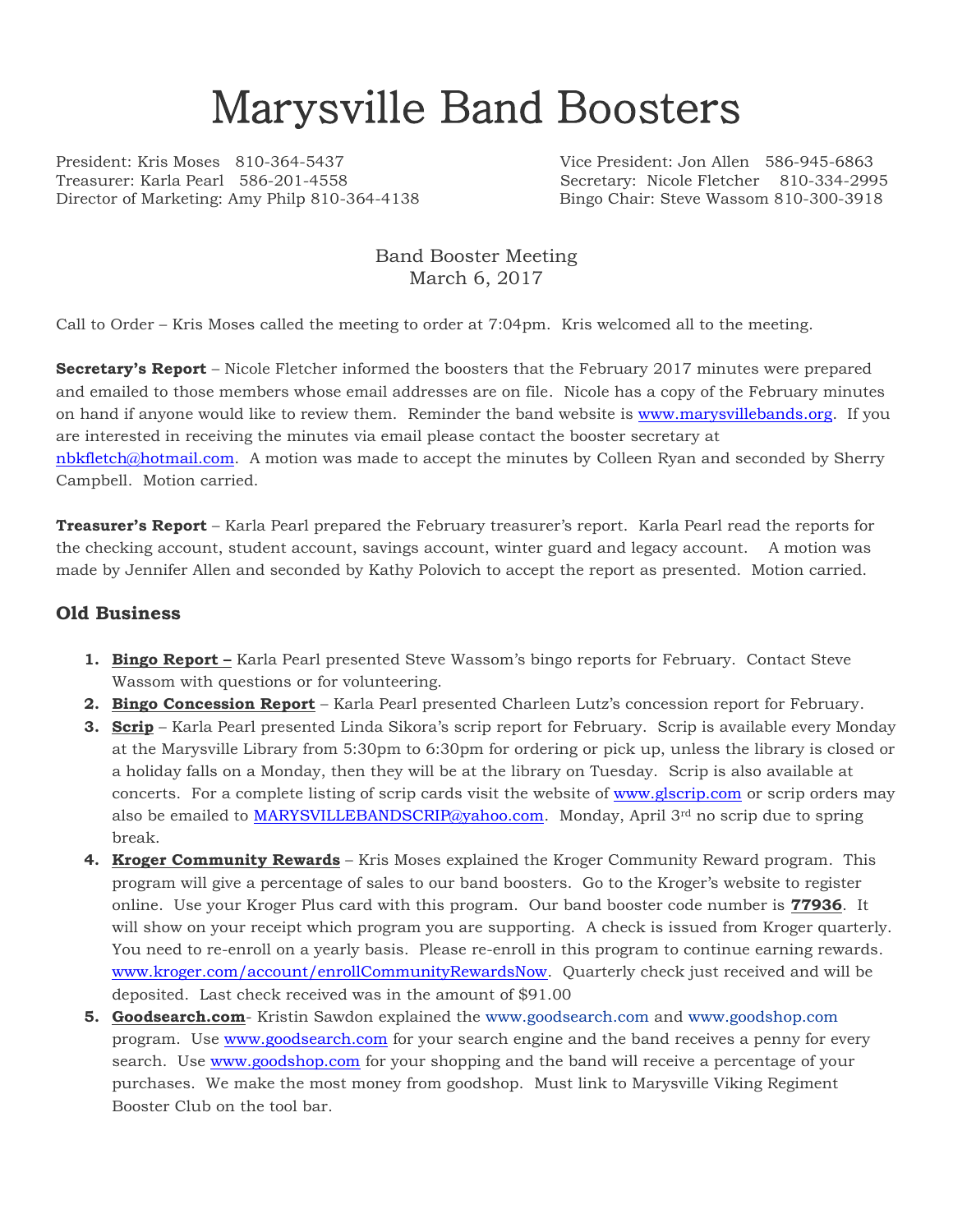- **6. Student Accounts** Linda Sikora noted the next statements will be available in May.
- **7. Color/Winter Guard** Donna Koppel stated the last competition was in Milford. Viking guard placed  $2<sup>nd</sup>$  and Jr. Viking placed  $1<sup>st</sup>$ . Emily Holloway placed  $2<sup>nd</sup>$  at States. Next two competitions are scheduled for March 19<sup>th</sup>, 26<sup>th</sup> and States is scheduled for April 1<sup>st</sup>. Tentative date for Friends and Family is March 31st .
- **8. Uniform/Pillow Fundraiser** Amy Philp reported that she is still selling and pillows are available for sale. Would like to inform class reunions through MHS and/or Facebook, promotions are running on Channel 6 and Comcast channel 12. More new uniforms were ordered to fit the incoming larger Freshman class, including new drum major uniforms.
- **9. Dinner and Auction Event** Jill Russell was absent. Kris stated that she would give her report at the next meeting. Event went smoothly. Thank you to all who attended and volunteered.
- **10. Geranium Sale** Nicole Fletcher reported the sale will be from March 15 April 12. Pickup will be at Pilgrim Lutheran on May 11 from 12:00pm – 6:00pm. Added Million Bells this year. Will speak with Angela Philp to set up a sign up genius to ask for volunteers.
- **11. Advia Community Advantage Program (CAP)** Kris Moses informed the boosters that we have met the minimum requirement for the reward account. On the band website is a downloadable copy of a simple enrollment form to mail to Advia to sign up. The band booster has the number of **8306** if you are interested in participating. This is a silent fundraiser for the general account for just being a registered booster. We earn points that are then converted into money.
- **12. Bowling Fundraiser** Kris stated we are in need of a new chair for this event. Event is scheduled for Friday, May  $5<sup>th</sup>$ . We have a 50/50 drawing, baskets to win. Cost is \$20 for two games and shoes.

## **New Business**

- **1. Band Tour Raffle Winner:** Colleen Ryan, requested her \$100 be given to another parent in attendance at the meeting per Mr. Duso's approval.
- **2. Middle School Solo and Ensemble:** Scheduled for April 29. Need volunteers. We host Memphis, our 8<sup>th</sup> graders and some of our high schoolers.
- **3. Band Camp Chaperone** Currently have 8 signed up can take a max of 20.
- **4. Mary Poppins Musical** Will send an email to musical parents asking to provide food and drinks for those in the orchestra pit.
- **5. Texas Roadhouse** Next date is set for April 20th.

## **Band Director's Report**

1. Dates to remember:

March 9 – High school band festival at Anchor Bay High School. Concert band performs at 4:40pm March 11 – High school band festival at Anchor Bay High School. Symphonic band performs at 1:25pm

- 2. March 29 Collage Concert at the HS Auditorium 7:30pm
- 3. Junior High State Band Festival for  $7<sup>th</sup>$  and  $8<sup>th</sup>$  grades will either be May 4,5 or 6.